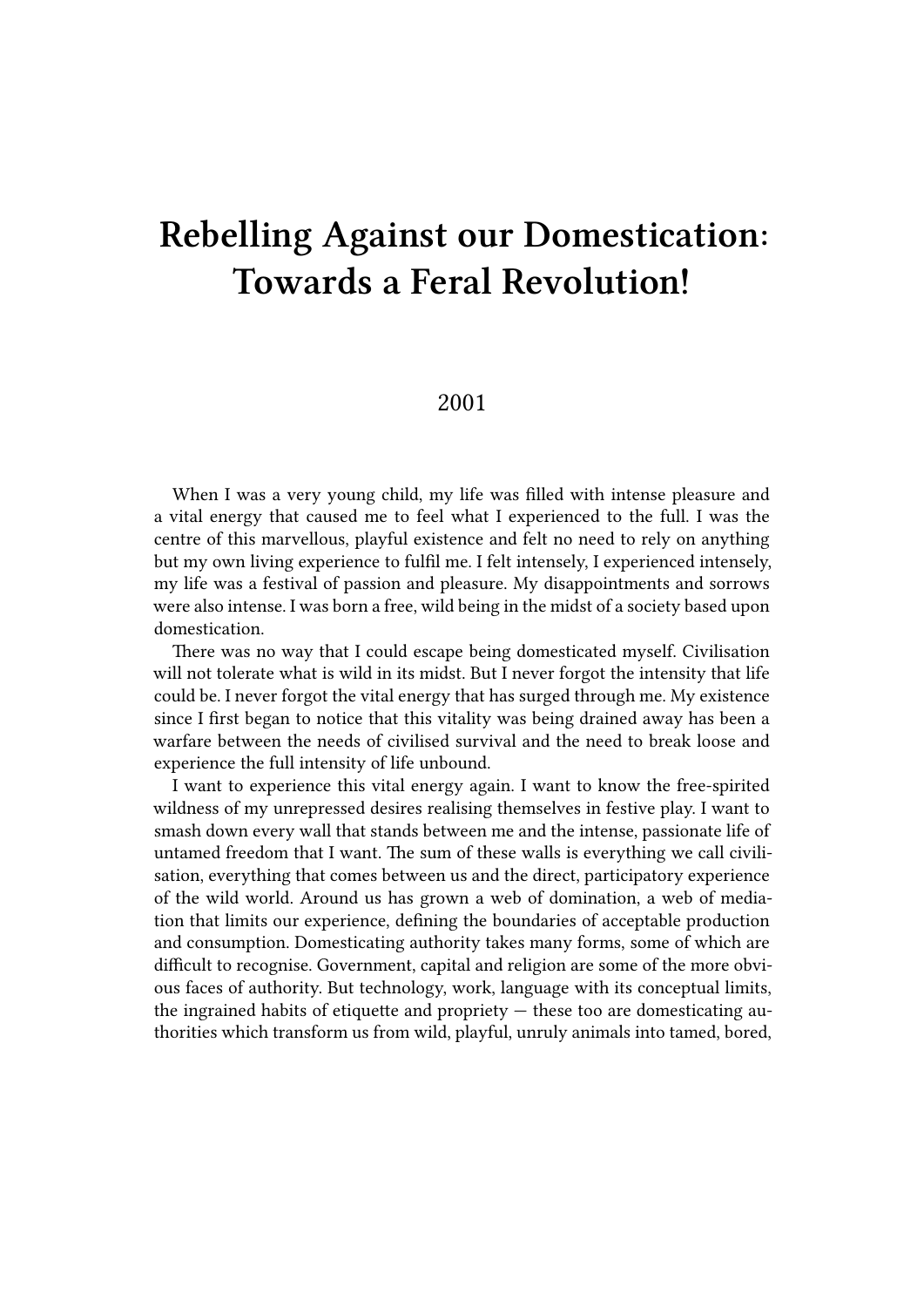unhappy producers and consumers. These things work in us insidiously, limiting our imaginations, usurping our desires, suppressing our lived experience. And it is the world created by these authorities, the civilised world, in which we live. If my dream of a life filled with intense pleasure and wild adventure is to be realised, the world must be radically transformed, civilisation must fall before expanding wilderness, authority must fall before the energy of our wild freedom. There must  $be$  – for want of a better word – a revolution.

But a revolution that can break down civilisation and restore the vital energy of untamed desire cannot be like any revolution of the past. All revolutions to date have centred around power, its use and redistribution. They have not sought to eradicate the social institutions that domesticate; at best they have only sought to eradicate the power relationships within those institutions. So revolutionaries of the past have aimed their attacks at the centre of power seeking to overthrow it. Focused on power, they were blind to the insidious forces of domination that encompass our daily existence — and so, when successful at overthrowing the powers that be, they ended up re-creating them. To avoid this, we need to focus not on power, but on our desire to go wild, to experience life to the full, to know intense pleasure and wild adventure. As we attempt to realise this desire, we confront the real forces of domination, the forces that we face every moment of every day. These forces have no single centre that can be overthrown. They are a web that binds us. So rather than trying to overthrow the powers that be, we want to undermine domination as we confront it everyday, helping the already collapsing civilisation to break down more quickly  $-$  and as it falls, the centres of power will fall with it. Previous revolutionaries have only explored the well-mapped territories of power. I want to explore and adventure in the unmapped, and mappable, territories of wild freedom. The revolution that can create the world I want has to be a feral revolution.

There can be no programs or organisations for feral revolution, because wildness cannot spring from a program or organisation. Wildness springs from the freeing of our instincts and desires, from the spontaneous expression of our passions. Each of us has experienced the processes of domestication, and this experience can give us the knowledge we need to undermine civilisation and transform our lives. Our distrust of our own experience is probably what keeps us from rebelling as freely and as actively as we'd like. We're afraid of fucking up, we're afraid of our own ignorance. But this distrust and fear have been instilled in us by authority. It keeps us from really growing and learning. It makes us easy targets for any authority that is ready to fill us. To set up 'revolutionary' programs is to play on this fear and distrust, to reinforce the need to be told what to do. No attempt to go feral can be successful when based on such programs. We need to learn to trust and act upon our own feelings and experiences, if we are ever to be free.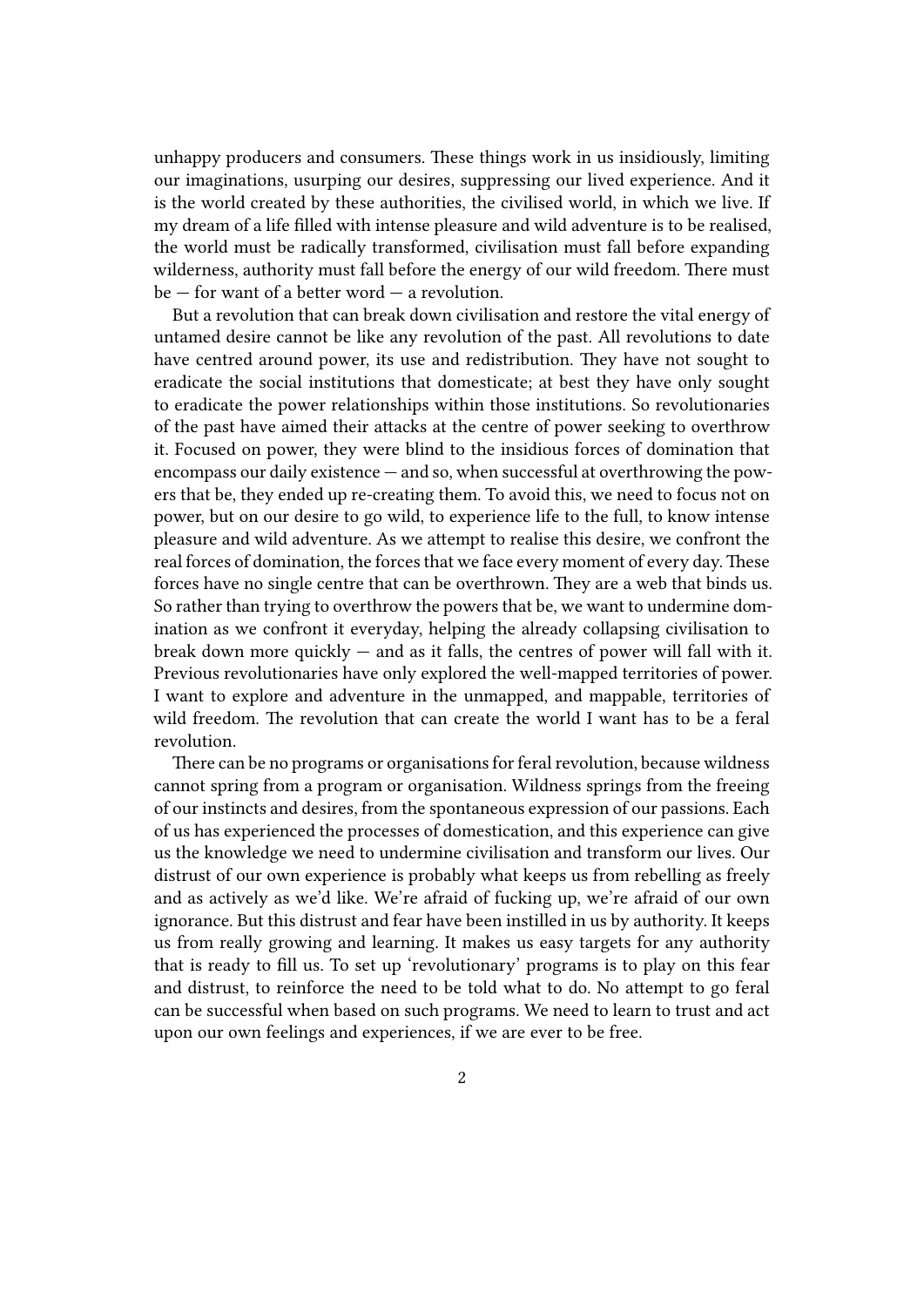So I offer no programs. What I will share is some thoughts on ways to explore. Since we have all have been domesticated, part of the revolutionary process is a process of personal transformation. We have been conditioned not to trust ourselves, not to feel completely, not to experience life intensely. We have been conditioned to accept the humiliation of work and pay as inescapable, to relate to things as resources to be used, to feel the need to prove ourselves by producing. We have been conditioned to expect disappointment, to see it as normal, not to question it. We have been conditioned to accept the tedium of civilised survival rather than breaking free and really living. We need to explore ways of breaking down this conditioning, of getting as free of our domestication as we can now. Let's try to get so free of this conditioning that it ceases to control us and becomes nothing more than a role we use when neccessary for survival in the midst of civilisation as we strive to undermine it.

In a very general way, we know what we want. We want to live as wild, free beings in a world of wild, free beings. The humiliation of having to follow rules, of having to sell our lives away to buy survival, of seeing our usurped desires transformed into abstractions and images in order to sell us commodities fills us with rage. How long will we put up with this misery? We want to make this world into a place where our desires can be immediately realised, not just sporadically, but normally. We want to re-eroticise our lives. We want to live not in a dead world of resources, but in a living world of free wild lovers. We need to start exploring the extent to which we are capable of living these dreams in the present without isolating ourselves. This will give us a clearer understanding of the domination of civilisation over our lives, an understanding which will allow us to fight domestication more intensely and so expand the extent to which we can live wildly.

Attempting to live as wildly as possible now will also help break down our social conditioning. This will spark a wild prankishness in us which will take aim at all that would tame it, undermining civilisation and creating new ways of living and sharing with each other. These explorations will expose the limits of civilisation's domination and will show its inherent opposition to freedom. We will discover possibilities we have never before imagined — vast expanses of wild freedom. Projects, ranging from sabotage and pranks that expose or undermine the dominant society, to the expansion of wilderness, to festivals and orgies and general free sharing, can point to amazing possibilities.

Feral revolution is an adventure. It is the daring exploration of going wild. It takes us into unknown territories for which no maps exist. We can only come to know these territories if we dare to explore them actively. We must dare to destroy whatever destroys our wildness and to act on our instincts and desires. We must dare to trust in ourselves, our experiences and our passions. Then we will not let ourselves be chained or penned in. We will not allow ourselves to be tamed. Our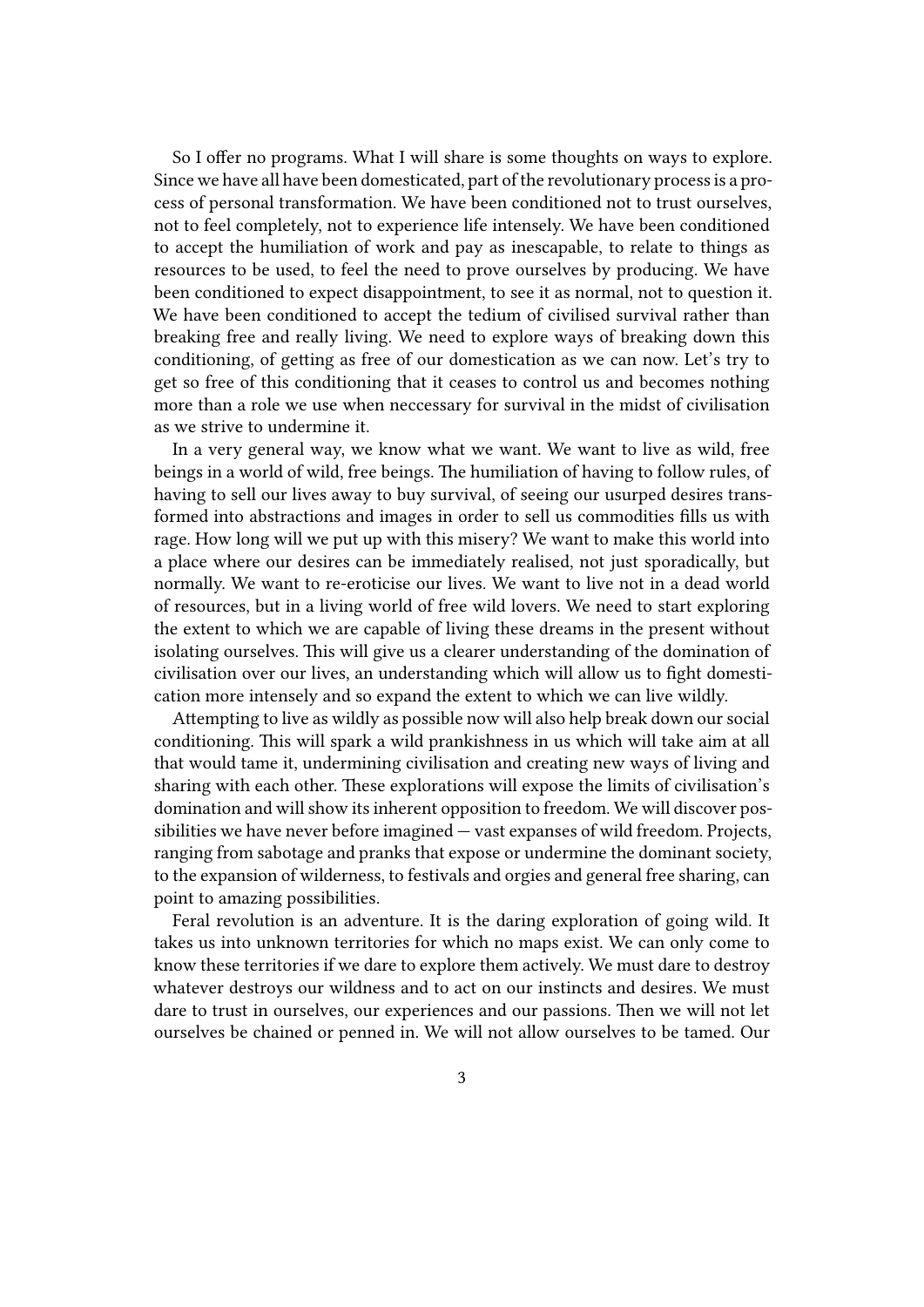feral energy will rip civilisation to shreds and create a life of wild freedom and intense pleasure.